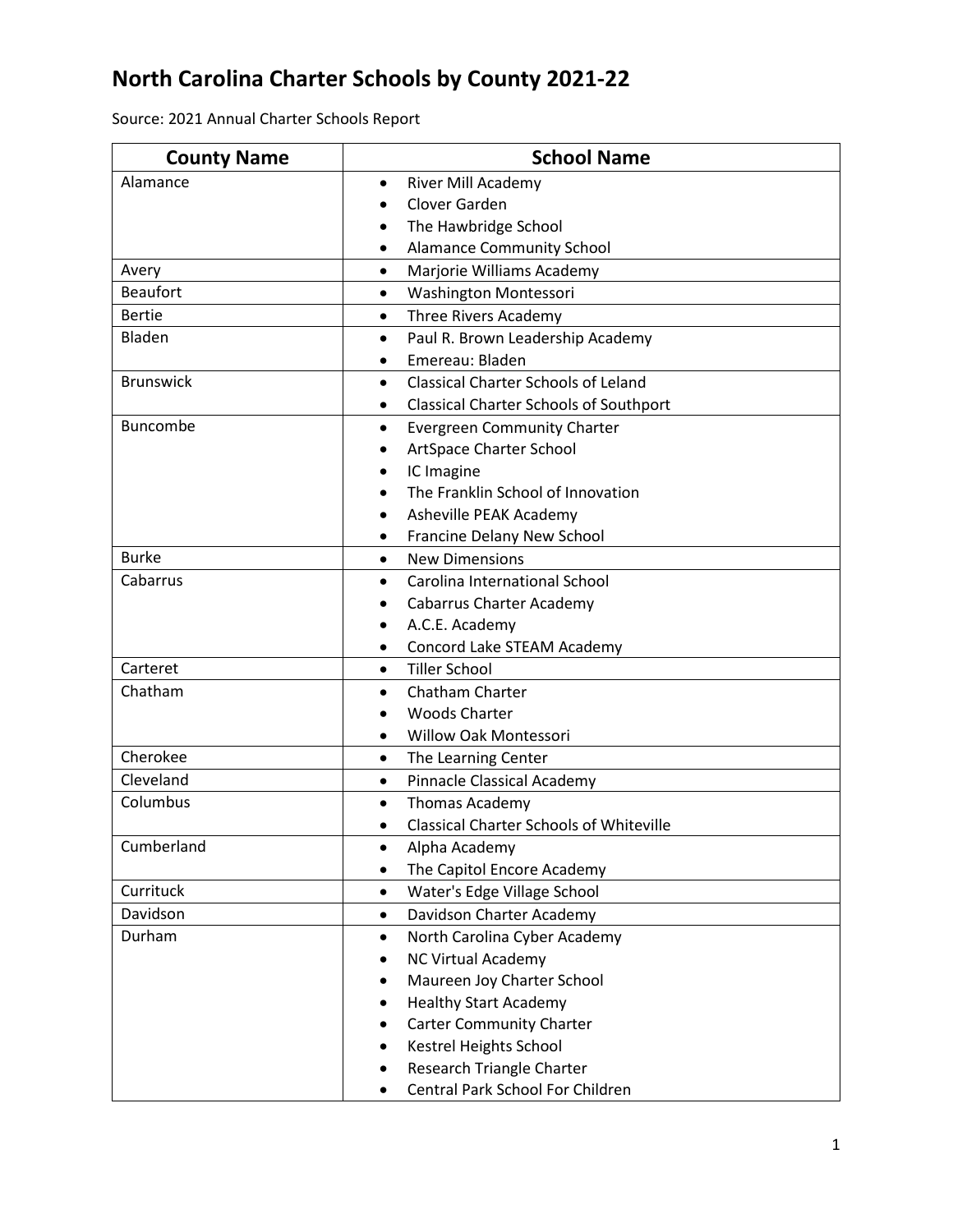|           | Voyager Academy<br>$\bullet$                          |
|-----------|-------------------------------------------------------|
|           | <b>Global Scholars Academy</b>                        |
|           | Research Triangle High School<br>٠                    |
|           | The Institute Development Young Leaders<br>٠          |
|           | Reaching All Minds Academy<br>$\bullet$               |
|           | <b>Excelsior Classical Academy</b>                    |
|           | KIPP Durham College Preparatory<br>٠                  |
|           | Discovery Charter<br>$\bullet$                        |
| Edgecombe | North East Carolina Prep<br>$\bullet$                 |
| Forsyth   | <b>Quality Education Academy</b><br>$\bullet$         |
|           | Carter G. Woodson School                              |
|           | Forsyth Academy                                       |
|           | The Arts Based School                                 |
|           | NC Leadership Academy<br>$\bullet$                    |
| Franklin  | <b>Crosscreek Charter School</b><br>$\bullet$         |
|           | Youngsville Academy<br>$\bullet$                      |
| Gaston    | <b>Piedmont Community Charter School</b><br>$\bullet$ |
|           | Mountain Island Charter School                        |
|           | <b>Ridgeview Charter School</b><br>$\bullet$          |
|           | <b>Community Public Charter</b><br>٠                  |
| Granville | Falls Lake Academy<br>$\bullet$                       |
|           | <b>Oxford Preparatory</b><br>٠                        |
| Guilford  | Greensboro Academy<br>$\bullet$                       |
|           | <b>Guilford Preparatory Academy</b><br>$\bullet$      |
|           | Phoenix Academy<br>٠                                  |
|           | <b>Triad Math and Science Academy</b><br>٠            |
|           | <b>Cornerstone Charter Academy</b><br>$\bullet$       |
|           | College Prep and Leadership Academy                   |
|           | Summerfield Charter Academy                           |
|           | Piedmont Classical High School                        |
|           | Gate City Charter                                     |
|           | <b>Next Generation Academy</b>                        |
|           | The Experiential School of Greensboro                 |
|           | <b>Revolution Academy</b>                             |
|           | Summit Creek Academy                                  |
| Halifax   | KIPP Halifax College Preparatory<br>$\bullet$         |
|           | <b>Hobgood Charter School</b>                         |
| Harnett   | Anderson Creek Academy<br>$\bullet$                   |
|           | Achievement Charter Academy                           |
| Haywood   | <b>Shining Rock Classical Academy</b>                 |
| Henderson | The Mountain Community School<br>$\bullet$            |
|           | FernLeaf Community Charter School                     |
| Iredell   | American Renaissance School<br>$\bullet$              |
|           | <b>Success Institute Charter</b>                      |
|           | Pine Lake Preparatory                                 |
|           | Langtree Charter Academy                              |
|           | Iredell Charter Academy                               |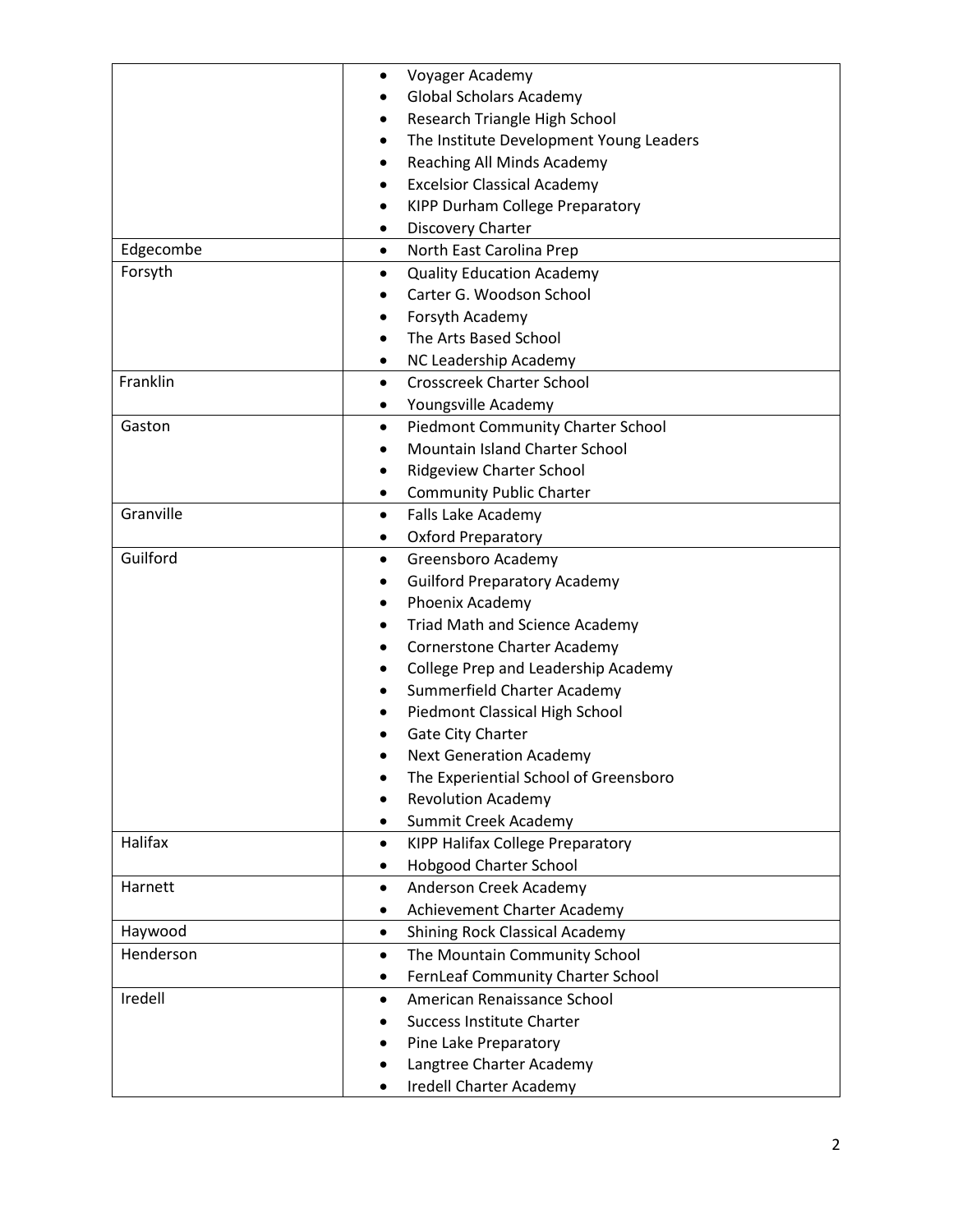| Jackson     | Summit Charter<br>$\bullet$                        |
|-------------|----------------------------------------------------|
| Johnston    | <b>Neuse Charter School</b><br>$\bullet$           |
|             | Johnston Charter Academy<br>٠                      |
| Lee         | Ascend Leadership Academy: Lee County<br>$\bullet$ |
|             | MINA Charter School of Lee County                  |
| Lenoir      | Children's Village Academy<br>$\bullet$            |
| Lincoln     | Lincoln Charter School<br>$\bullet$                |
|             | West Lake Preparatory Academy                      |
| Martin      | <b>Bear Grass Charter School</b><br>$\bullet$      |
| Mecklenburg | <b>Sugar Creek Charter</b><br>$\bullet$            |
|             | Lake Norman Charter                                |
|             | Metrolina Regional Scholars Academy<br>٠           |
|             | Queen's Grant Community School<br>٠                |
|             | <b>Community School of Davidson</b><br>٠           |
|             | Socrates Academy<br>$\bullet$                      |
|             | <b>Charlotte Secondary</b>                         |
|             | <b>KIPP Charlotte</b>                              |
|             | <b>Corvian Community School</b><br>$\bullet$       |
|             | Aristotle Preparatory Academy<br>٠                 |
|             | Eastside STREAM Academy<br>$\bullet$               |
|             | Invest Collegiate Transform<br>$\bullet$           |
|             | <b>Bradford Preparatory School</b><br>٠            |
|             | Commonwealth High<br>٠                             |
|             | Pioneer Springs Community School<br>$\bullet$      |
|             | Lakeside Charter Academy<br>٠                      |
|             | <b>United Community School</b><br>٠                |
|             | <b>Stewart Creek High School</b><br>$\bullet$      |
|             | <b>Charlotte Lab School</b>                        |
|             | Queen City STEM School                             |
|             | <b>VERITAS Community School</b><br>$\bullet$       |
|             | Mallard Creek STEM Academy                         |
|             | <b>Matthews Charter Academy</b>                    |
|             | <b>Unity Classical Charter</b>                     |
|             | <b>Movement Charter School</b>                     |
|             | <b>UpROAR Leadership Academy</b>                   |
|             | <b>Bonnie Cone Classical Academy</b>               |
|             | East Voyager Academy of Charlotte                  |
|             | Jackson Day School                                 |
|             | <b>Steele Creek Preparatory Academy</b><br>٠       |
|             | Southwest Charlotte STEM Academy                   |
|             | <b>Movement School Eastland</b>                    |
|             | Telra Institute<br>$\bullet$                       |
| Montgomery  | <b>Tillery Charter Academy</b><br>$\bullet$        |
| Moore       | The Academy of Moore County<br>$\bullet$           |
|             | <b>STARS Charter</b>                               |
|             | Moore Montessori Community School                  |
| Nash        | <b>Rocky Mount Preparatory</b><br>$\bullet$        |
| New Hanover | Cape Fear Center for Inquiry<br>$\bullet$          |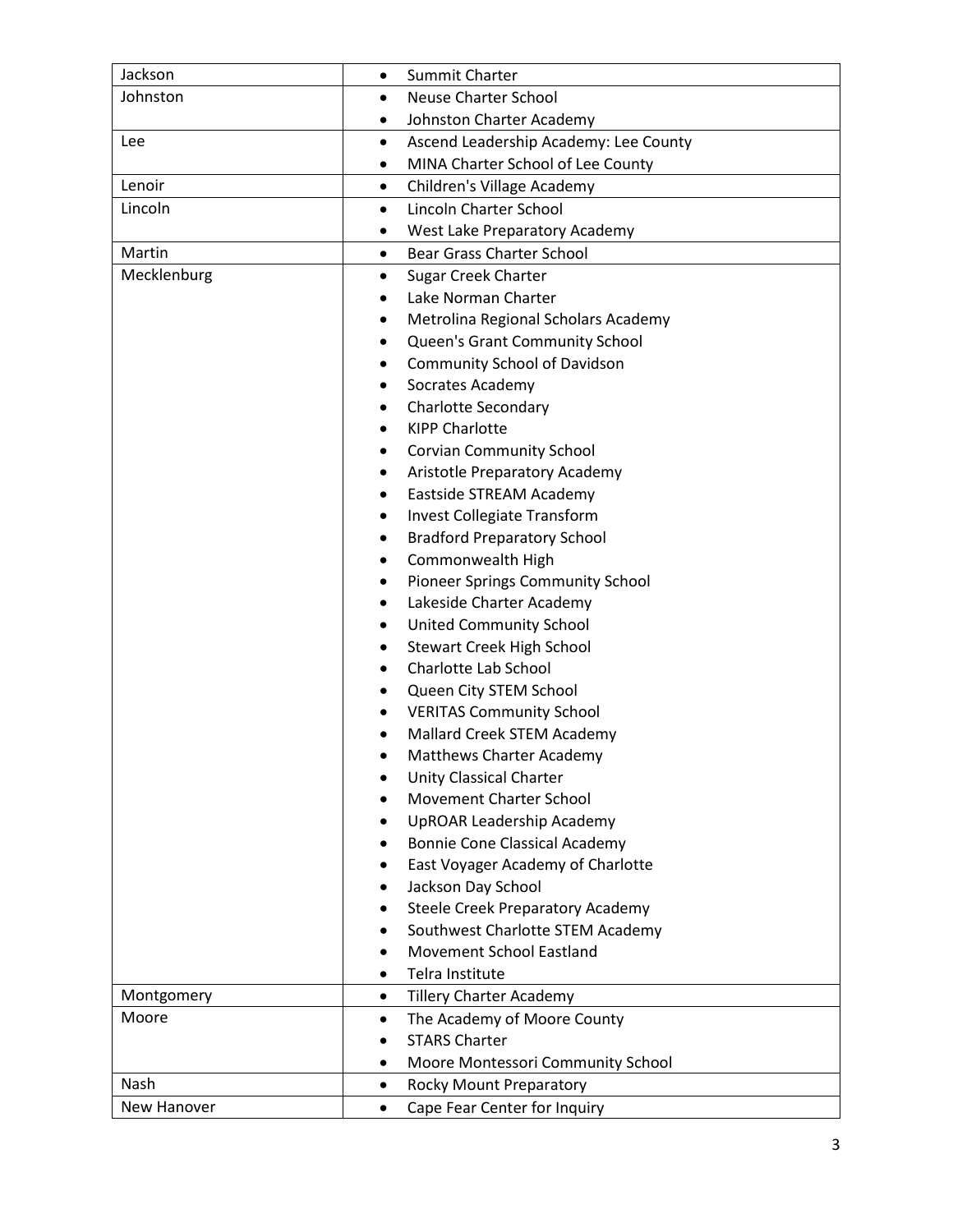|                            | <b>Wilmington Preparatory Academy</b><br>$\bullet$                  |
|----------------------------|---------------------------------------------------------------------|
|                            | <b>Classical Charter Schools of Wilmington</b><br>$\bullet$         |
|                            | <b>Island Montessori Charter School</b>                             |
|                            | <b>Coastal Preparatory Academy</b>                                  |
|                            | Girls Leadership Academy of Wilmington<br>$\bullet$                 |
|                            | Wilmington School of the Arts                                       |
| Northampton                | <b>KIPP Gaston College Preparatory</b><br>$\bullet$                 |
| Onslow                     | Z.E.C.A. School of Arts and Technology<br>$\bullet$                 |
| Orange                     | Eno River Academy<br>$\bullet$                                      |
|                            | The Expedition School<br>$\bullet$                                  |
| Pamlico                    | Arapahoe Charter School<br>$\bullet$                                |
| Elizabeth City- Pasquotank | Northeast Academy of Aerospace and Advanced Technology<br>$\bullet$ |
| Person                     | <b>Bethel Hill Charter</b><br>$\bullet$                             |
|                            | Roxboro Community School                                            |
| Pitt                       | Winterville Charter Academy<br>$\bullet$                            |
| Randolph                   | Uwharrie Charter Academy<br>٠                                       |
| Robeson                    | CIS Academy<br>٠                                                    |
|                            | Southeastern Academy                                                |
|                            | Old Main Stream Academy                                             |
| Rockingham                 | <b>Bethany Community School</b><br>$\bullet$                        |
| Rowan                      | Faith Academy Charter School<br>$\bullet$                           |
| Rutherford                 | Thomas Jefferson Class Academy<br>$\bullet$                         |
|                            | Lake Lure Classical Academy<br>$\bullet$                            |
| Stanly                     | Gray Stone Day<br>٠                                                 |
| Surry                      | Millennium Charter Academy<br>$\bullet$                             |
| Swain                      | <b>Mountain Discovery</b><br>$\bullet$                              |
| Transylvania               | <b>Brevard Academy</b><br>$\bullet$                                 |
| Union                      | <b>Union Academy</b><br>$\bullet$                                   |
|                            | Union Day School                                                    |
|                            | Union Prep Academy at Indian Trail                                  |
|                            | Monroe Charter Academy                                              |
|                            | Apprentice Academy High School                                      |
| Vance                      | Vance Charter School<br>$\bullet$                                   |
|                            | Henderson Collegiate                                                |
| Wake                       | The Exploris School                                                 |
|                            | Magellan Charter                                                    |
|                            | <b>Sterling Montessori Academy</b>                                  |
|                            | Franklin Academy                                                    |
|                            | East Wake Academy                                                   |
|                            | Raleigh Charter High School                                         |
|                            | Torchlight Academy*                                                 |
|                            | <b>PreEminent Charter</b>                                           |
|                            | Quest Academy                                                       |
|                            | Southern Wake Academy                                               |
|                            | Casa Esperanza Montessori Charter School                            |
|                            | <b>Endeavor Charter School</b>                                      |
|                            | <b>Triangle Math and Science Academy</b>                            |